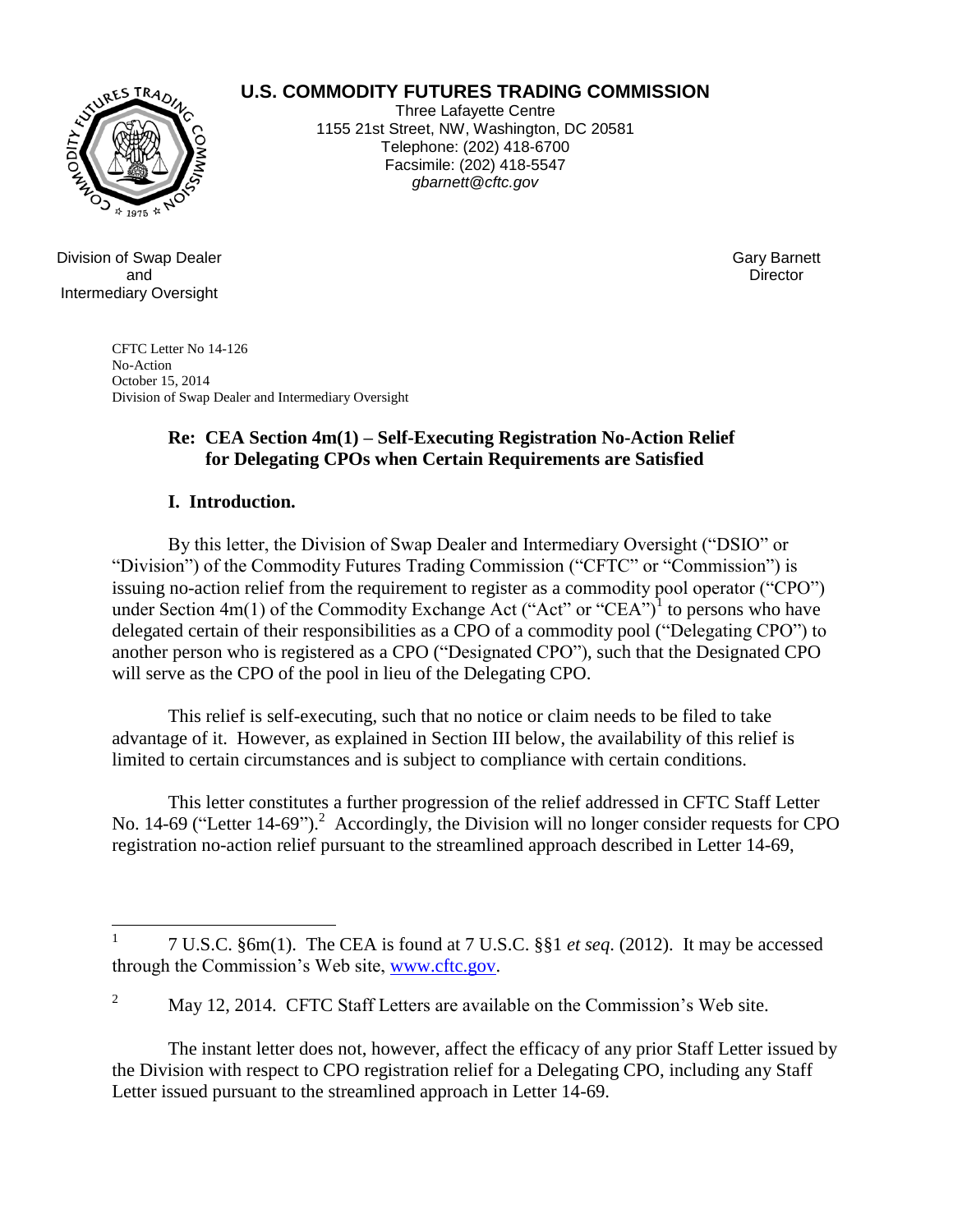including any requests previously submitted to the Division that are pending.<sup>3</sup> Any person who has a request pending under Letter 14-69 should instead assess whether they are entitled to the self-executing relief provided by this letter. In this regard, the Division notes that, with the exception of certain clarifications added to the criteria in Letter 14-69 discussed below,<sup>4</sup> the circumstances and conditions set forth in Section III below are, in purpose and effect, the same as those set forth in Letter 14-69.

Notwithstanding the issuance of this letter, the Division recognizes that there may be other CPO delegation situations involving circumstances in which CPO registration no-action relief may be warranted that are not addressed by this letter. Accordingly, DSIO intends to continue to evaluate requests submitted pursuant to Regulation 140.99 $\frac{5}{5}$  for CPO registration noaction relief from persons who fall outside of the scope of this letter.

### **II. Letter 14-69.**

## **A. Regulatory Background.**

CEA Section  $1a(11)(A)(i)$  defines the term "commodity pool operator" to mean any person –

> (i)engaged in a business that is of the nature of a commodity pool, investment trust, syndicate, or similar form of enterprise, and who, in connection therewith, solicits, accepts, or receives from others, funds, securities, or property, either directly or through capital contributions, the sale of stock or other forms of securities, or otherwise, for the purpose of trading in commodity interests, including any – (I) commodity for future delivery, security futures product, or swap; (II) agreement, contract, or transaction described in section  $2(c)(2)(C)(i)$  of this title or section  $2(c)(2)(D)(i)$  of this title; (III) commodity option authorized under section [6c](http://www.law.cornell.edu/uscode/text/7/6c) of this title; or

 $\overline{a}$ <sup>3</sup> Any person who received a no-action letter pursuant to Letter 14-69 may continue to rely thereon.

<sup>4</sup> In clarifying the criteria for relief set forth in Letter 14-69, this letter addresses certain activities of the Delegating CPO or Designated CPO that would not prevent the Delegating CPO from obtaining the relief provided. It is noted that, because the additional language clarifies the criteria in Letter 14-69, the clarifications do not narrow the relief previously provided by the Division in its responses to requests for relief filed pursuant to Letter 14-69.

<sup>5</sup> Regulation 140.99 governs requests for staff exemptive, no-action and interpretative letters. The Commission's regulations are found at 17 C.F.R. Part 1 *et seq.* (2014). They may be accessed through the Commission's Web site.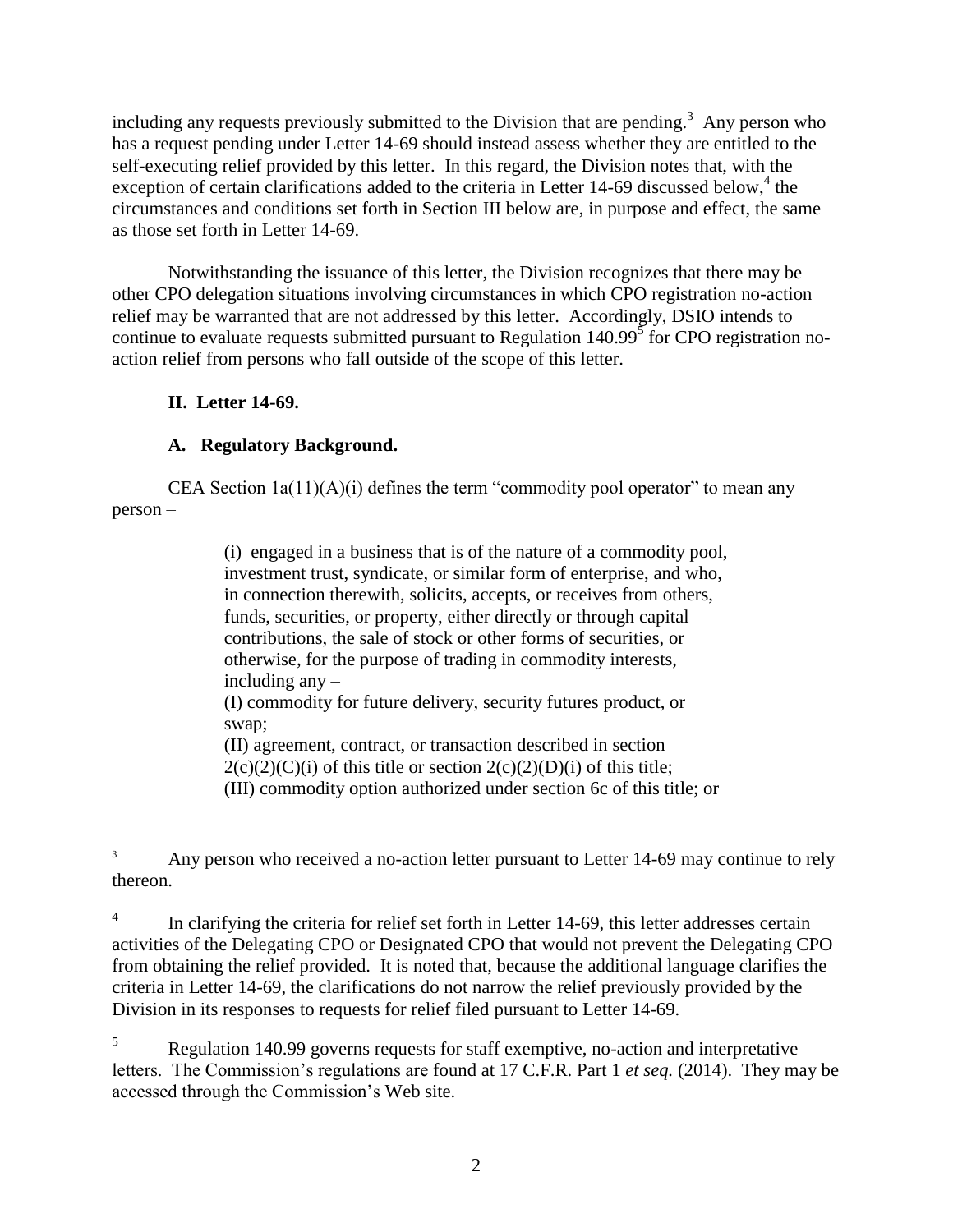(IV) leverage transaction authorized under section [23](http://www.law.cornell.edu/uscode/text/7/23) of this title. .  $\cdot \cdot$ <sup>6</sup>

CEA Section 4m(1) makes it unlawful for any person who comes within the CPO definition, "unless registered under [the Act], to make use of the mails or any means or instrumentality of interstate commerce in connection with his business as such . . . [CPO]." CEA Sections 8a(2) and 8a(3) provide for registration disqualifications if certain circumstances are present ("Statutory Disqualification"). Each person who must register as a CPO is subject to the membership requirements of the National Futures Association ("NFA"), which is registered as a futures association with the Commission.<sup>7</sup>

## **B. The Streamlined Approach.**

Letter 14-69 established a streamlined approach to address requests for registration noaction relief from Delegating CPOs. As discussed in Letter 14-69, the purpose of the streamlined approach was to allow the Division to more efficiently address many of the numerous requests for relief it was receiving in this area.<sup>8</sup> As the Division emphasized in Letter 14-69, that letter did not, by itself, provide CPO registration no-action relief. Rather, Letter 14- 69 established the circumstances under which the Division intended to provide registration noaction relief through the streamlined approach described therein.

Letter 14-69 set out certain criteria required to be met to request relief under the streamlined approach established in that letter ("Letter 14-69 Criteria"). Certain of the Letter 14- 69 Criteria depended on whether the Delegating CPO was a natural person and whether the Delegating CPO and Designated CPO were affiliated. Notably, in Letter 14-69 the Division

 $6\,$ CEA Section  $1a(10)(A)$  correspondingly defines the term "commodity pool" to mean –

> any investment trust, syndicate, or similar form of enterprise operated for the purpose of trading in commodity interests, including any – (i) commodity for future delivery, security futures product, or swap; (ii) agreement, contract, or transaction described in section  $2(c)(2)(C)(i)$  of this title or section  $2(c)(2)(D)(i)$  of this title; (iii) commodity option authorized under section [6c](http://www.law.cornell.edu/uscode/text/7/6c) of this title; or (iv) leverage transaction authorized under section [23](http://www.law.cornell.edu/uscode/text/7/23) of this title.

7 *See* NFA Bylaw 1101. To date, NFA is the sole registered futures association.

8 In Letter 14-69, the Division discussed at length the relevant regulatory background and the prior no-action letters Commission staff had issued in this area. Among other things, the Division noted that the increase in the number of requests for no-action relief likely arose, at least in part, due to the rescission of Regulation 4.13(a)(4), which previously provided an exemption from registration to certain types of CPOs. *See Commodity Pool Operators and Commodity Trading Advisors: Compliance Obligations*, 77 Fed. Reg. 11252 (Feb. 24, 2012).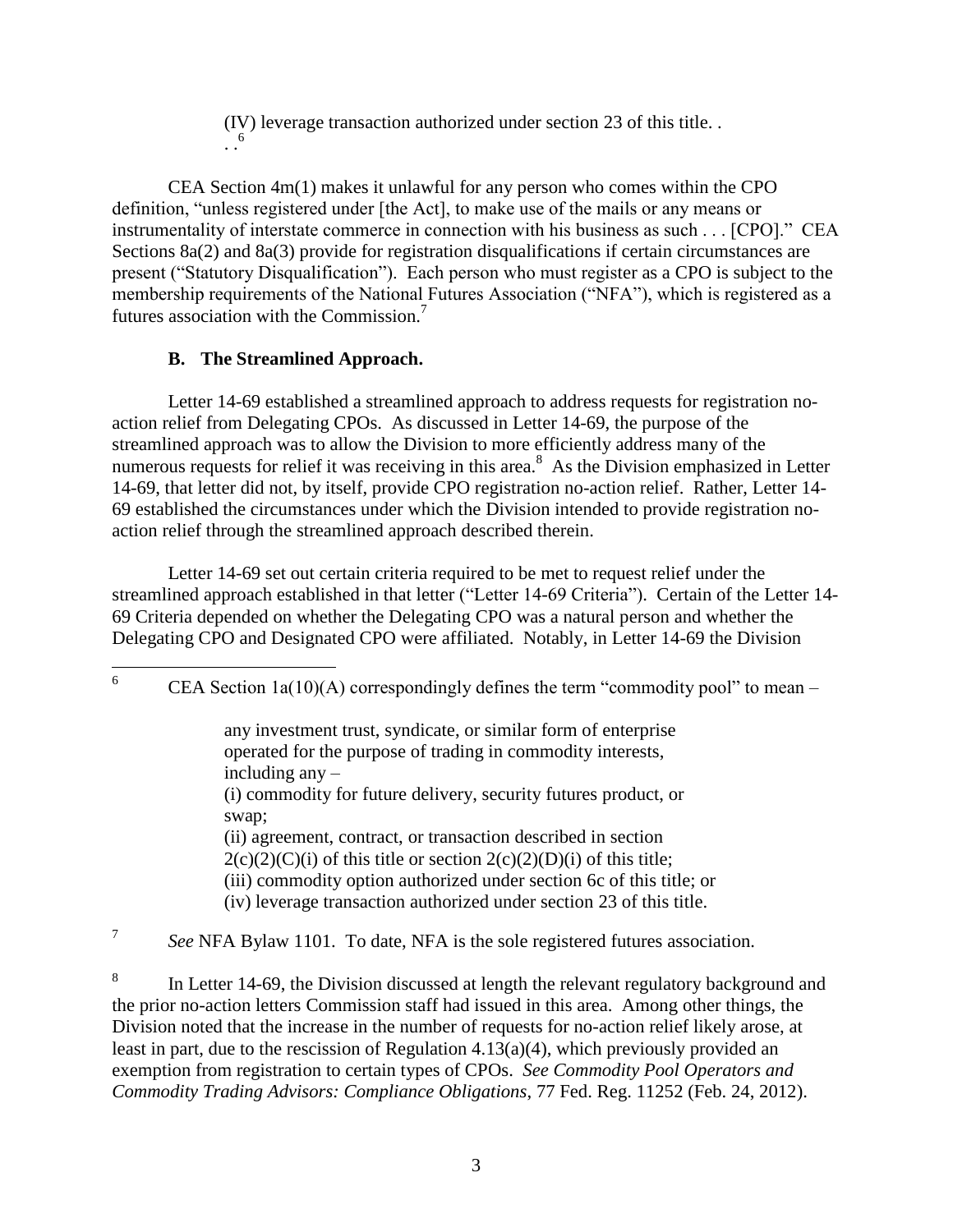stated its intent to provide relief (under the streamlined approach) to a Delegating CPO who was an "Unaffiliated Board Member" (as defined in Letter 14-69), notwithstanding that such Delegating CPO and the relevant Designated CPO had not agreed to "CPO Joint and Several Liability" (as also defined in that letter).

Under Letter 14-69, a Delegating CPO seeking CPO registration relief through the streamlined approach was required to submit a request for relief pursuant to Regulation 140.99 in the form of the Attachment to Letter 14-69. The form of Attachment called for the requestor to provide certain information regarding the Delegating CPO and Designated CPO, as well as a certification that the Letter 14-69 Criteria had been met.

## **C. Subsequent Events.**

Following the issuance of Letter 14-69, the Division received a large number of requests for CPO registration no-action relief filed in accordance with the streamlined approach. While the Division has considered and granted relief in response to a number of these requests, many requests are still pending, and the Division expects many more persons will request relief under Letter 14-69 in the future. In addition, the Division has received a number of inquiries concerning the application of the Letter 14-69 Criteria, primarily regarding Criterion 1, in the context of certain scenarios not specifically addressed in Letter 14-69, which the Division believes are sufficiently prevalent to warrant further clarification by the Division.

Thus, in light of the administrative burdens Letter 14-69 is imposing on DSIO's limited resources, the Division believes it is appropriate to issue CPO registration no-action relief to Delegating CPOs, in the circumstances and subject to the conditions set forth below, thereby making it unnecessary for persons to continue to seek and receive relief from the Division on a case-by-case basis, as had been required by Letter 14-69.

The criteria for relying on the relief provided by this letter, as set forth below ("Criteria"), are the same as the Letter 14-69 Criteria. However, in response to questions raised with respect to the application of Criterion 1 in Letter 14-69, the Division is clarifying in Criterion 1 of this letter that satisfaction of that Criterion is not precluded in certain situations.

# **III. The Relief.**

 $\overline{a}$ 

The Division will not recommend that the Commission commence an enforcement action under CEA Section 4m(1) against a Delegating CPO for failure to register as a CPO if the following Criteria are satisfied.

1. a. Pursuant to a legally binding document, $9$  the Delegating CPO has delegated to the Designated CPO all of its investment management authority with respect to the commodity pool at issue; provided, however, that satisfaction of this criterion is not

<sup>9</sup> The legally binding document could include, but is not limited to, a separate delegation agreement, a document that establishes the pool, or an investment management agreement between the Delegating CPO and the Designated CPO.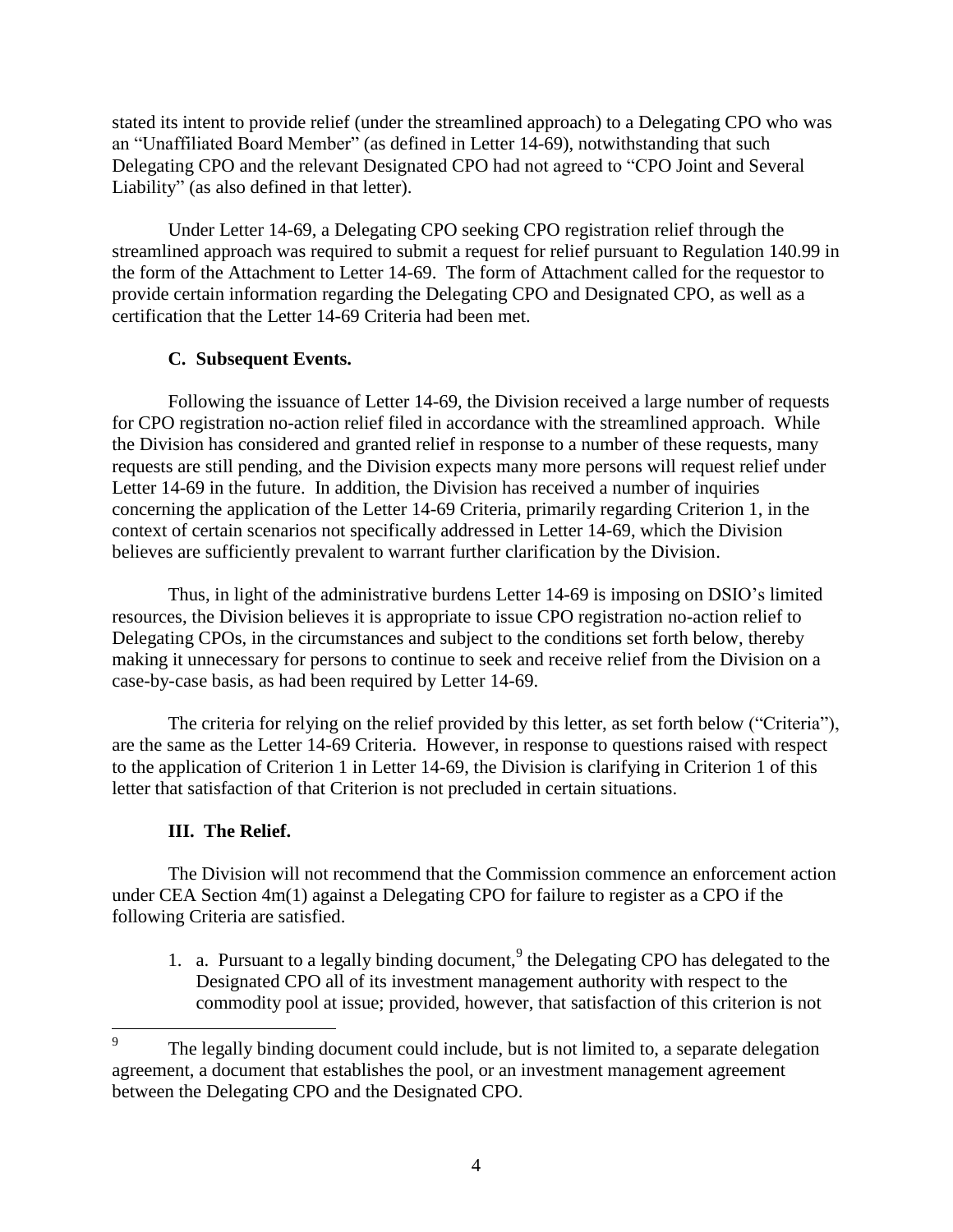precluded where: (i) a Delegating CPO or the Designated CPO appoints one or more third parties to serve as investment manager(s) of the pool; and (ii) each such third party investment manager is registered as a commodity trading advisor ("CTA") or is exempt from such registration pursuant to the CEA or the Commission's regulations; $^{10}$ 

b. The Delegating CPO does not participate in the solicitation of participants for the pool; provided, however, that satisfaction of this criterion is not precluded where the Delegating CPO: (i) is registered as an associated person ("AP") of the Designated CPO or is exempt from registration as such pursuant to the CEA or the Commission's regulations;  $\frac{11}{11}$  and (ii) participates in the solicitation of pool participants solely in its capacity as an AP of the Designated CPO; and

c. The Delegating CPO does not manage any property of the pool; provided, however, that satisfaction of this criterion is not precluded where the Delegating CPO: (i) is a principal or employee of the Designated CPO or of a CTA of the pool at issue; and (ii) has management responsibilities over pool property; provided further, however, that such Delegating CPO: (*1*) exercises these management responsibilities solely in the capacity of a principal or employee of the Designated CPO or as a CTA of the pool and not as the Delegating CPO of the pool; and (*2*) in connection with exercising these management responsibilities, is subject to supervision as a principal or an employee by either the Designated CPO or a CTA of the pool in accordance with Regulation 166.3. For purposes of this Criterion, management of pool property does not include responsibilities with respect to pool property of an administrative, clerical or ministerial nature.

- 2. The Designated CPO is registered as a CPO.
- 3. The Delegating CPO is not subject to a Statutory Disqualification.
- 4. There is a business purpose for the Designated CPO being a separate entity from the Delegating CPO that is not solely to avoid registration by the Delegating CPO under the CEA and the Commission's regulations.
- 5. The books and records of the Delegating CPO with respect to the commodity pool are maintained by the Designated CPO.

<sup>10</sup> See CEA Section 4m(1), which concerns the registration requirement for CTAs, and CEA Section 4m(3) and Regulation 4.14, which concern exemptions from the requirement to register as a CTA.

<sup>&</sup>lt;sup>11</sup> *See* CEA Section 4k(2) and Regulation 3.12, which concern the registration requirement and exemptions therefrom for APs of CPOs.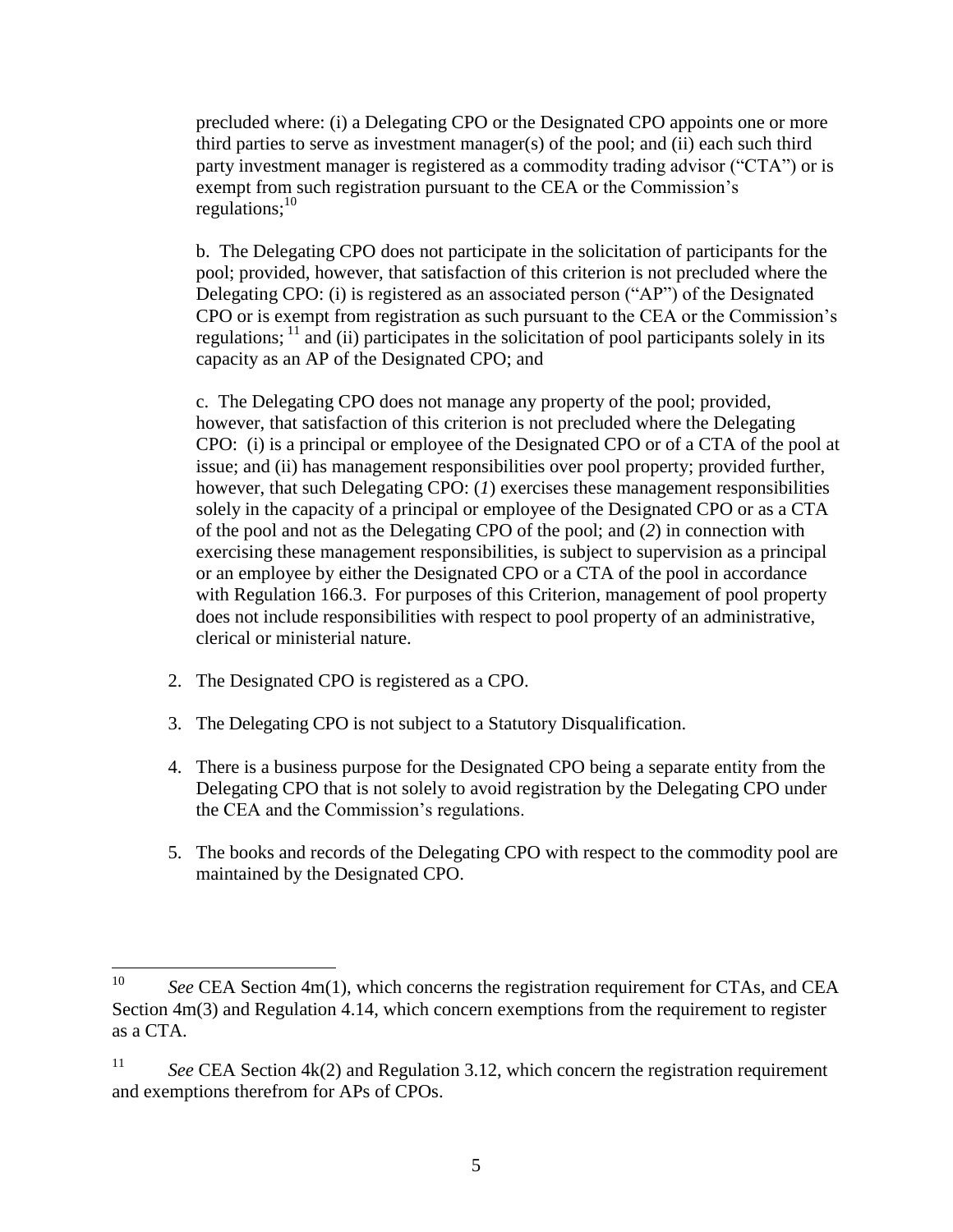- 6. If the Delegating CPO and the Designated CPO are each a non-natural person, then one such CPO controls, is controlled by, or is under common control with the other CPO.
- 7. If a Delegating CPO is a non-natural person, then such Delegating CPO and the Designated CPO have executed a legally binding document whereby each undertakes to be jointly and severally liable for any violation of the CEA or the Commission's regulations by the other in connection with the operation of the commodity pool.
- 8. If a Delegating CPO is a natural person and is not an Unaffiliated Board Member, as defined below, then such Delegating CPO and the Designated CPO have executed a legally binding document whereby each undertakes to be jointly and severally liable for any violation of the CEA or the Commission's regulations by the other in connection with the operation of the commodity pool.
- 9. If a Delegating CPO is an Unaffiliated Board Member, then such Delegating CPO must remain fully responsible as a Board member in accordance with the laws under which the commodity pool is established.

For purposes of this letter, the term "Unaffiliated Board Member" means a natural person who is a voting member of the board of directors, board of trustees, board of managers or an equivalent governing body of the commodity pool who: (i) is not a member of the management or an employee of the Designated CPO or any affiliate thereof; (ii) is not a substantial beneficial owner of the Designated CPO or any affiliate thereof or of any company holding more than five percent of such Designated CPO's beneficial ownership interests or any affiliate thereof; and (iii) has no other interest or relationship that could interfere with his/her ability to act independently of management of the Designated CPO or any affiliate thereof or of any company holding more than five percent such Designated CPO's beneficial ownership interests or any affiliate thereof.<sup>12</sup>

### **IV. Conclusion.**

This letter and the position taken hereby represent the views of this Division only, and do not necessarily represent the views of the Commission or of any other office or division of the Commission.

<sup>12</sup> Whether a director has an interest or relationship under clause (iii) will be based on the relevant facts and circumstances. For example, interests or relationships that are indicative of an affiliation with the Designated CPO that could trigger clause (iii) may include: the director being a material service provider or investment counterparty to the Designated CPO or any of its affiliates, or is, or within the past three years was, employed in an executive capacity by, or was a principal or employee of, a material service provider or investment counterparty to, the Designated CPO or any of its affiliates.